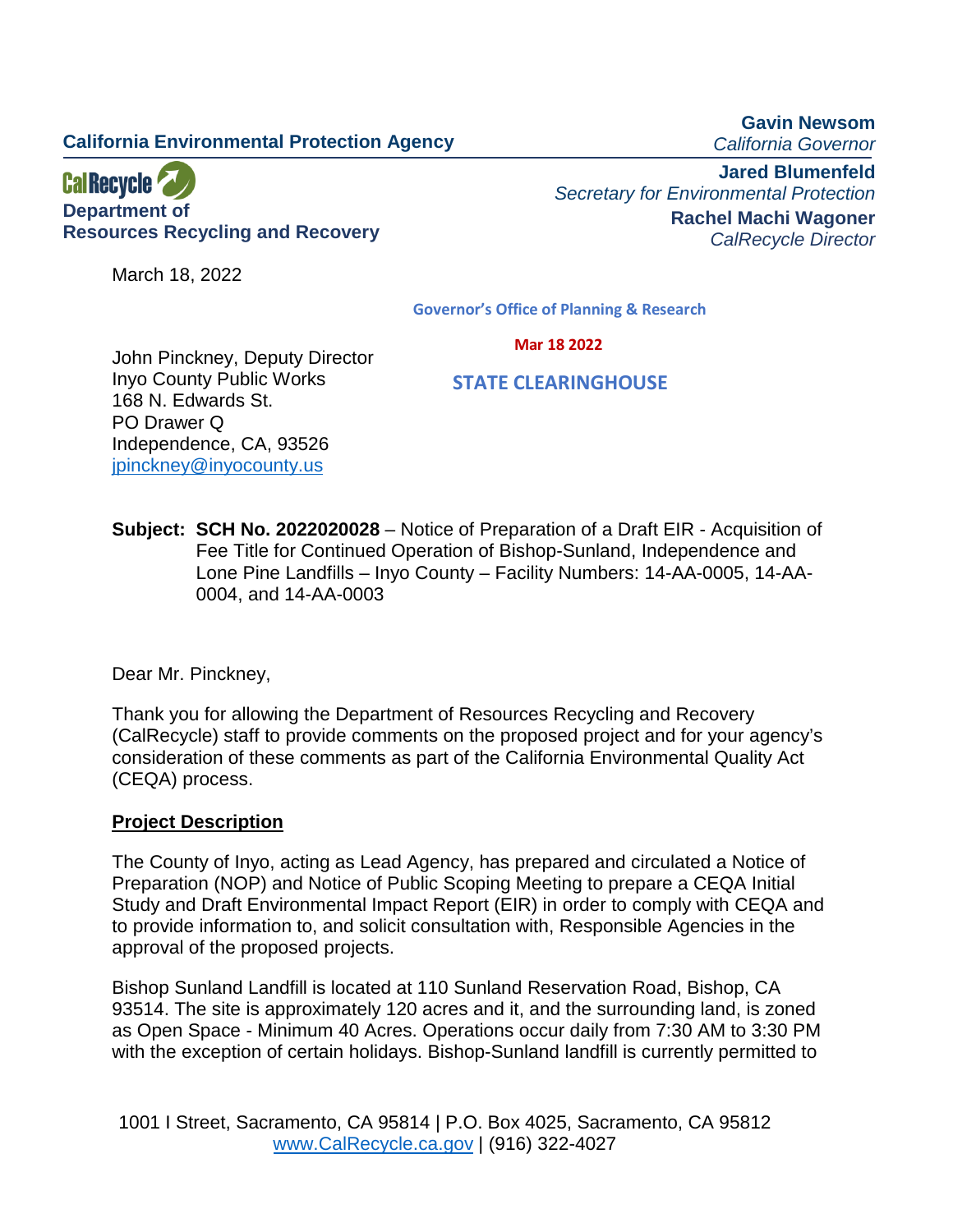NOP DEIR March 18, 2022 Page 2 of 4

allow 235 vehicles per day and 160 tons per day total (135 tons per day for disposal and 25 tons per day for reuse/recycling).

Independence Landfill is located at the end of Dump Road in Independence, California. The site is approximately 90 acres and it, and the surround land, is zoned as Open Space - Minimum 40 Acres. Operations occur Sunday, from 7 AM to 3 PM, and Thursday, from 7:30 AM to 3 PM, with the exception of certain holidays. Independence Landfill is currently permitted to allow 50 vehicles per day and 10 tons per day.

Lone Pine Landfill is located at the end of Substation Road in Lone Pine, California. The site is approximately 60 acres and it, and the surrounding area, is zoned as Open Space - Minimum 40 Acres. Operations occur Friday, Saturday, and Monday from 7 AM to 3 PM, with the exception of certain holidays. Lone Pine Landfill is currently permitted to allow 75 vehicles per day and 22 tons per day.

The proposed project would include the following changes for each of the above facilities:

- The landowner would change from the Los Angeles Department of Water and Power (LADWP) to the County of Inyo
- Update of the recently approved PCPMPs for each landfill, for approval by the LEA and CalRecycle
- Update of the Joint Technical Document/Report of Disposal Site Information for each landfill
- Preparation of a Solid Waste Facilities Permit Revision Application for each of the three landfills, for submittal to the LEA, CalRecycle, and the Lahontan RWQCB.
- Revision of WDRs with the Lahontan RWQCB to reflect property transfer and current Evaluation Monitoring Program (Lone Pine Landfill) and Corrective Action Program (Bishop-Sunland Landfill)
- Review and potential modification of parcel boundaries, to include the landfill gas and groundwater monitoring well networks for each facility required by CCR Title 27, current WDRs which extend outside of the current lease areas
- Continuation of landfill gas monitoring and reporting according to Title 27 requirements, groundwater monitoring and reporting according to current Monitoring and Reporting Plans, and continued implementation of Evaluation Monitoring and Corrective Action Monitoring programs.
- Continued monitoring and operation of the septage ponds, contaminated soil landfarm, asbestos disposal area, waste oil disposal and recycling facilities, and waste diversion programs according to permit and WDR requirements
- Evaluation of water supply for dust-control and other operational uses, with potential permitting and installation of on-site supply wells as necessary to continue operation and regulatory compliance (which would replace the County's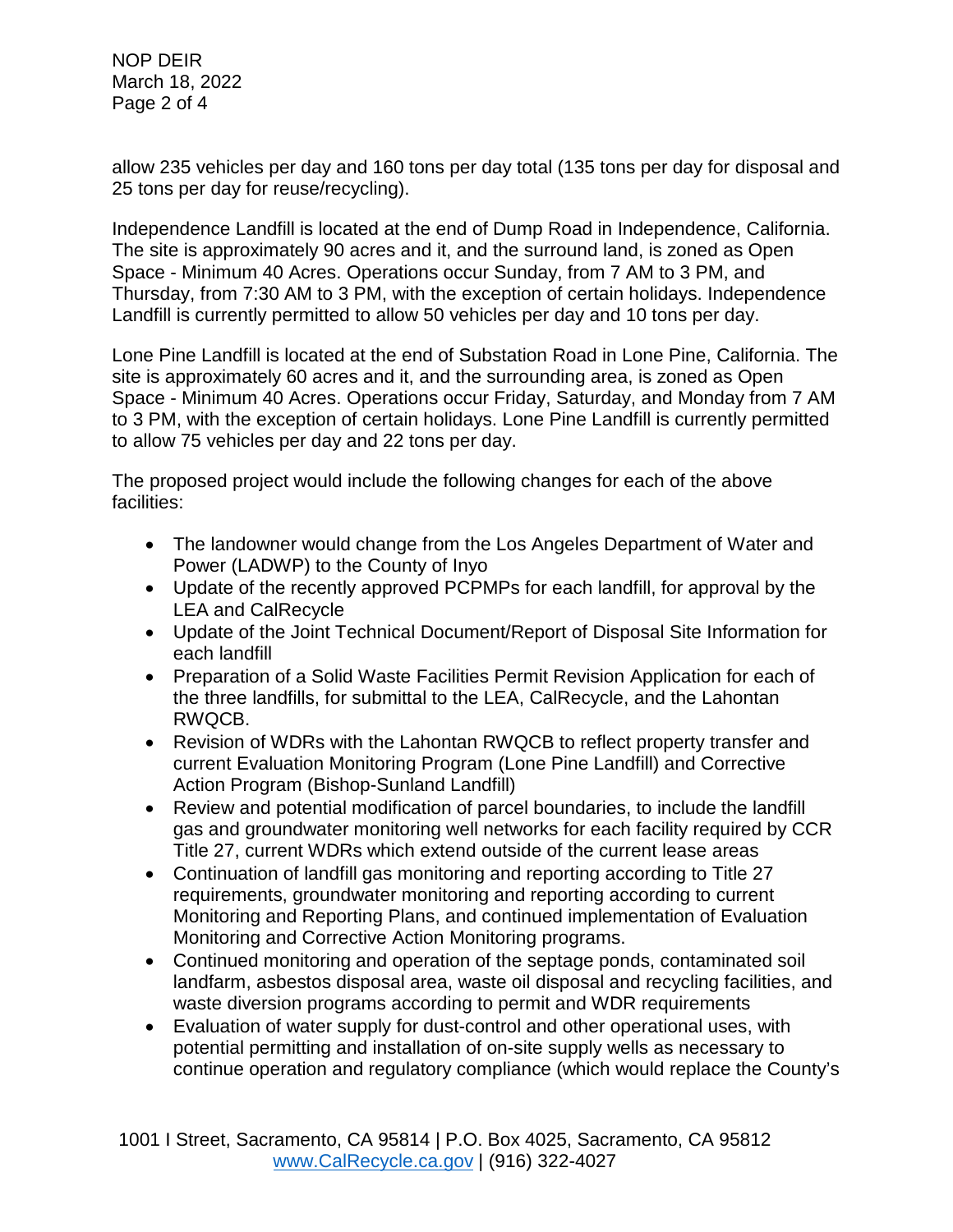NOP DEIR March 18, 2022 Page 3 of 4

> current practice of trucking in off-site water for such purposes at two of the three landfills).

- Evaluation of reasonably foreseeable operational changes resulting from the
- County's ownership acquisition of the properties.

# **Comments**

When preparing the EIR, please make an effort to use terminology that is consistent with definitions in the applicable sections of the California Code of Regulations, Titles 14 and 27, respectively.

The Solid Waste Facilities Permits for each landfill will need to be updated to reflect the changes in ownership. Prior to implementation of these changes, the operator shall submit the required documentation pursuant to 27 CCR Section 21630, for processing by the Local Enforcement Agency (LEA).

Should modification of parcel boundaries result in a need to increase the permitted area for any of the facilities, revisions to the respective solid waste facilities permits would be required. Prior to implementation of such a change, the operator shall submit an application package for a solid waste facilities permit revision pursuant to 27 CCR Section 21570 for processing by the LEA, pursuant to 27 CCR Section 21650.

# **Solid Waste Regulatory Oversight**

The Inyo County Department of Environmental Health Services is the LEA for Inyo County and responsible for providing regulatory oversight of solid waste handling activities, including inspections. Please contact the LEA, Sarah Peterson, at (760) 872 1422 or [spetersen@inyocounty.us](mailto:spetersen@inyocounty.us) to discuss the regulatory requirements for the proposed project.

# **Conclusion**

CalRecycle staff thanks the Lead Agency for the opportunity to review and comment on the environmental document and hopes that this comment letter will be useful to the Lead Agency preparing the IS and EIR and in carrying out their responsibilities in the CEQA process.

CalRecycle staff requests copies of any subsequent environmental documents, copies of public notices and any Notices of Determination for this proposed project.

If the environmental document is adopted during a public hearing, CalRecycle staff requests 10 days advance notice of this hearing. If the document is adopted without a